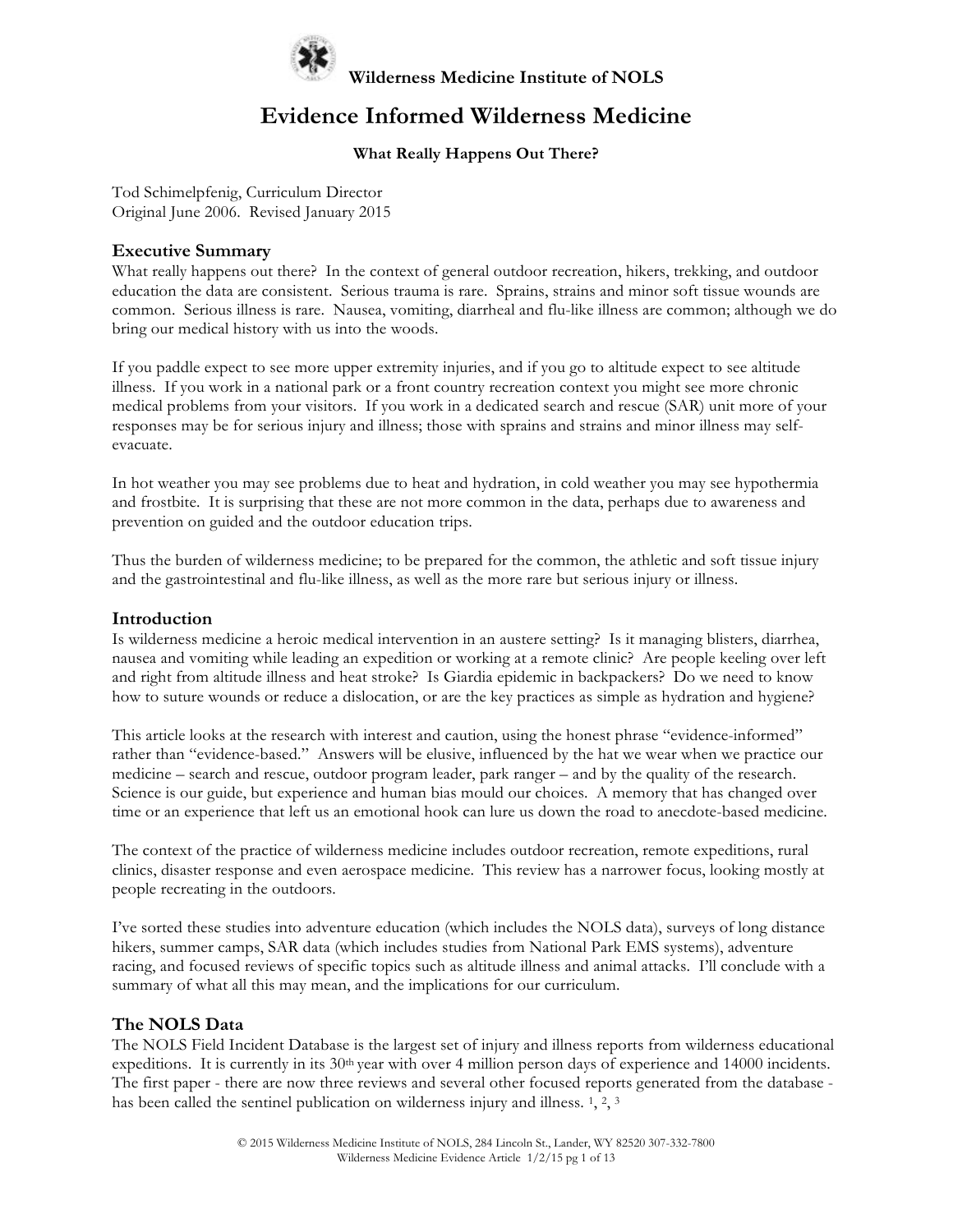

To give you a sense of the data, in an average year NOLS experiences: 450 Reported Incidents 330 Medical 180 Injuries 150 Illnesses

 140 Field Medical Evacuations 6 Helicopter Evacuations



Notice what doesn't make the top ten list: dehydration, hypothermia, heat illness, non-freezing cold injuries, frostbite, snow blindness, HAPE and HACE. These are prevented through fundamental outdoor skills competence and leadership. They rarely reach the threshold for a reportable incident. Noticeably absent are ballistic injuries; mechanisms such as long falls and skiing into trees. Instead, we see overuse injuries and small wounds. The spectrum of medical problems includes illness that would occur regardless of whether we are in the wilderness or the city such as manifestations of asthma, diabetes and urinary tract infections, and illness that is likely hygiene-related; nausea, vomiting, diarrhea and flu-like signs and symptoms.

The NOLS data provides an important snapshot of the medical experience on educational wilderness expeditions, but it needs to be viewed in the context of a NOLS expedition. NOLS staff focus on prevention, are trained to at least the Wilderness First Responder (WFR) level and are carefully selected, trained and mentored as they lead these wilderness expeditions.

#### **Data from Outdoor Adventure Programs**

There are other, albeit smaller data sets from outdoor adventure programs (Widiwagen, a large YMCA camp in Minnesota and Outward Bound) that show an illness and injury picture consistent with the NOLS data. <sup>4</sup> <sup>5</sup> 6 The Wilderness Risk Managers Committee, a consortium of outdoor adventure programs, published data it gathered from a broad spectrum of outdoor programs.7

| Top Five Medical Incidents - Outdoor Adventure Programs |            |               |                    |
|---------------------------------------------------------|------------|---------------|--------------------|
| Widiwagen (2003                                         | OB (1992)  | COBS (1995)   | <b>WRMC</b> (2004) |
| Athletic                                                | Laceration | Laceration    | Athletic           |
| Laceration                                              | Bruise     | Blister       | Soft Tissue        |
| N/V/D                                                   | N/V/D      | <b>Bruise</b> | N/V/D              |
| Burn                                                    | Burn       | Burn          | Flu-Like           |
| Puncture                                                | Athletic   | Athletic      | Abdominal Pain     |

© 2015 Wilderness Medicine Institute of NOLS, 284 Lincoln St., Lander, WY 82520 307-332-7800 Wilderness Medicine Evidence Article 1/2/15 pg 2 of 13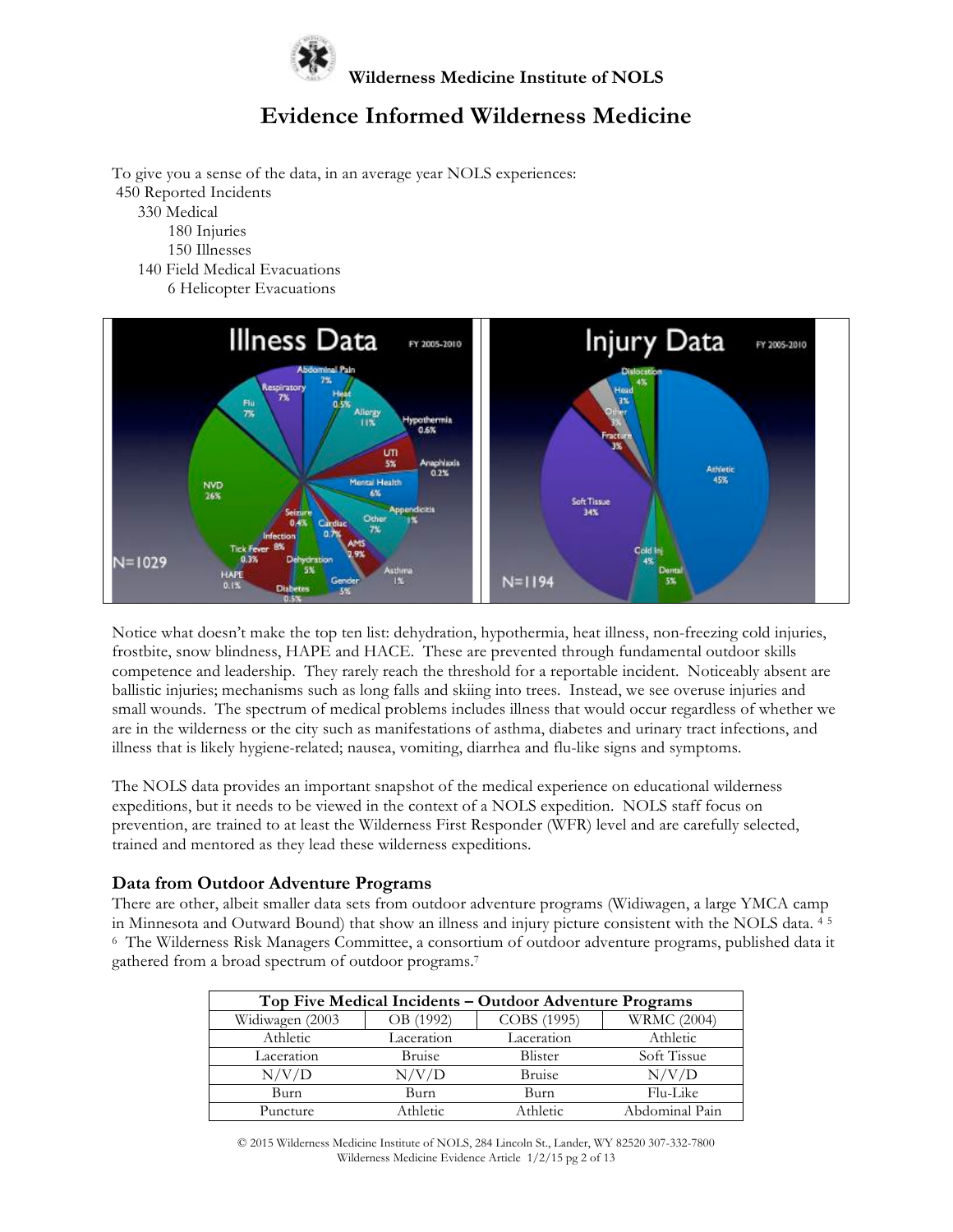

There is data from backpack and canoe trips in Adirondack Park consistent with the experience of other adventure programs.8

### **Surveys of Trekkers and Long Distance Hikers**

Buddha Basnyat, medical director at the Nepal

International Clinic in Kathmandu says that for trekkers in the Himalayas gastroenteritis is more common than altitude sickness. Pharyngitis/bronchitis was the common illness (12%) followed by acute mountain sickness (8%) and gastroenteritis (6%). Illness caused by infections comprised 33% of the medical problems. This same pattern is seen in

| <b>Reported Medical Problems</b><br><b>Scout Trips - Adirondack Park</b> |    |               |  |
|--------------------------------------------------------------------------|----|---------------|--|
|                                                                          | #  | $\frac{0}{0}$ |  |
| <b>Blisters</b>                                                          | 19 | 30%           |  |
| Wounds                                                                   | 18 | 29%           |  |
| Burns                                                                    | 5  | $8.0\%$       |  |
| Headache                                                                 | 4  | $6.5\%$       |  |
| Abdominal Pain                                                           | 2  | $3.0\%$       |  |
| Ankle Sprain                                                             | 1  | $1.5\%$       |  |
| Contact dermatitis                                                       | 2  | $3.0\%$       |  |
| Dehydration                                                              | 1  | $1.5\%$       |  |
| Hypothermia                                                              | 1  | $1.5\%$       |  |

studies of illness to hikers in India, Nepal and Africa. The prevalence of gastrointestinal illness in the local population, interactions with these people and poor hygiene habits in the trekkers probably contribute to this illness pattern. <sup>9</sup>

### **Long Distance Hikers**

Studies of long distance hikers in North America, all small after the fact surveys, are interesting snapshots of wilderness medicine. One survey of 280 backpackers generated a medical complaint list of foot blisters, diarrhea, skin irritations and acute joint pain. The risk of diarrhea was greater among those who frequently drank untreated water from streams or ponds, whereas practicing "good hygiene" (defined as routine cleaning of cooking utensils and cleaning hands after bowel movements) was associated with a decreased risk. <sup>10</sup>

Another survey of 180 Appalachian Trail thru-hikers found that 82% reported an injury or illness (25% of these interrupted their hike to seek medical attention), 62% reported an athletic injury, 17% reported soft tissue injury, 26% (1 in 4) reported gastrointestinal symptoms, 63% had at least one episode of diarrhea and 10% reported an upper respiratory tract infection. 11A third survey, this one of Long Trail hikers, generates the now familiar list of athletic injuries, blisters and gastro intestinal complaints.12

| Illness and Injury Among Long-Distance Hikers<br>The Most Frequently Reported Conditions |                  |                             |  |
|------------------------------------------------------------------------------------------|------------------|-----------------------------|--|
| Long Trail Hikers<br><b>Appalachian Trail Hikers</b><br>Appalachian Trail Hikers         |                  |                             |  |
| Athletic                                                                                 | <b>Blisters</b>  | Athletic                    |  |
| <b>Blisters</b>                                                                          | Diarrhea         | Gastrointestinal            |  |
| Miscellaneous                                                                            | Skin irritations | Soft tissue                 |  |
| GI                                                                                       | Acute joint pain | Upper respiratory infection |  |
| Minor Trauma                                                                             |                  |                             |  |

#### **Summer camps**

There were 12,000 summer camps in the USA serving 11 million children in 2002. Many of the camps use Wilderness First Aid or Wilderness First Responder as medical training for their staff. The American Camp Association (ACA) is undertaking a multi-year study of health and safety at camps in their "Healthy Camp Study." The data is available on the web. <sup>13</sup>

Communicable diseases (classified as stomach flu, aches, sore throats and fever) accounted for 32% of day camp illnesses among campers (33% for staff) and 40% of resident camp illness among campers (51% for staff).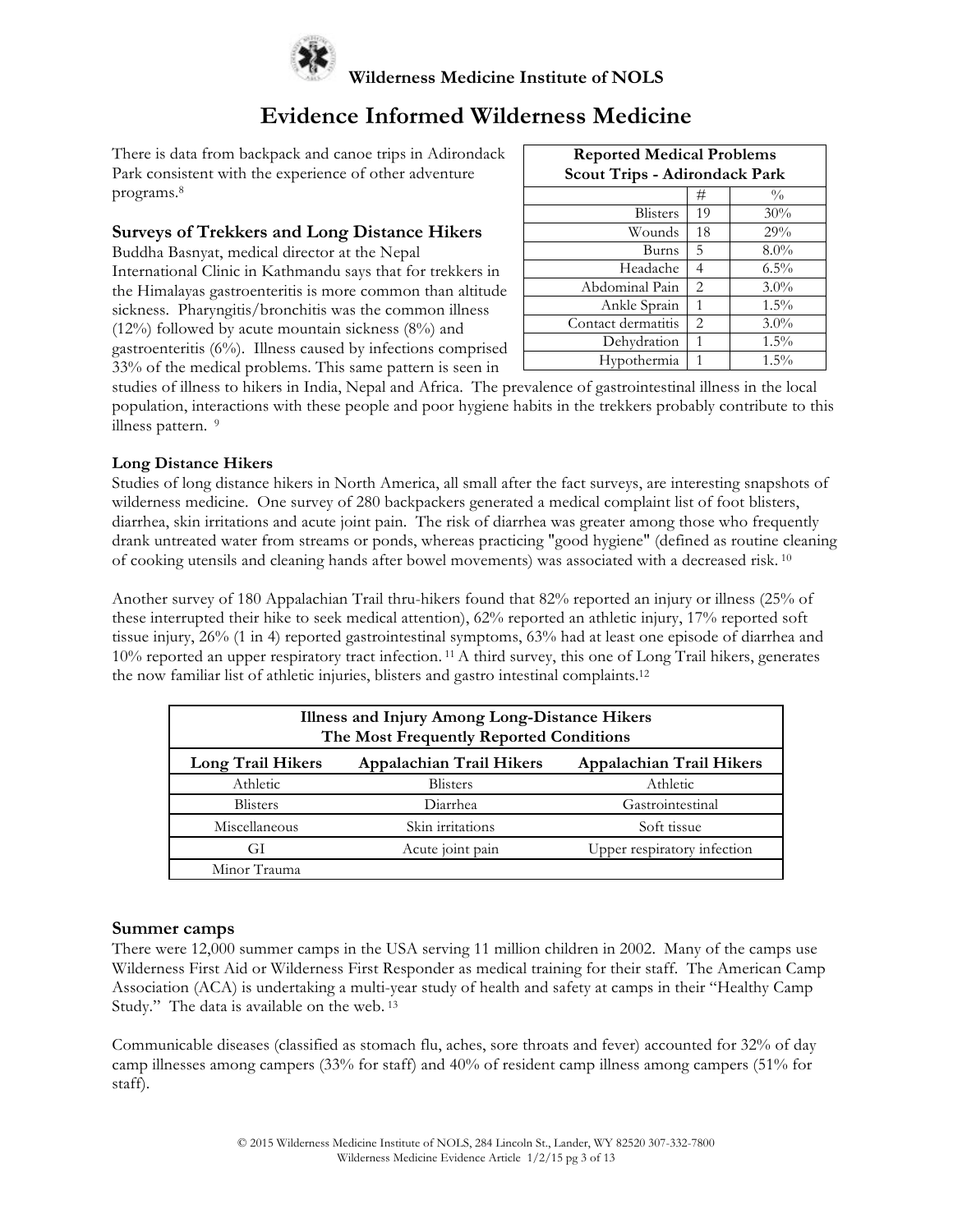

Common injuries for both day and resident camps include the familiar lists: broken bones, head injuries from falls, and sprains or strains, bruises, and wounds.

Head injuries accounted for 41 percent of the injuries to day campers. This data appears alarming, but only 15% had indications of a concussion. Blows to the head seem common in these young campers, and the ACA notes a need for a solid foundation in head injuries and wound management in the staff's first aid training.

### **Everest ER**

The clinic at Everest base camp sees an interesting mix of trekkers, climbers and local inhabitants. Medical complaints were 85%, injuries were 14% of diagnoses. Pulmonary causes such as high altitude cough and upper respiratory infection, comprise 38% of medical diagnoses. These are disproportionally seen in the local inhabitant subset, probably due to long term poor health care and living conditions. For traumatic diagnoses, 56% were for dermatologic causes, most commonly frostbite and lacerations. The study concluded that medical professionals treating patients in this context should have a broad scope of practice. <sup>14</sup>

| Categories of medical diagnoses seen at |        |         |  |
|-----------------------------------------|--------|---------|--|
| the EverestER, 2003-2012 <sup>15</sup>  |        |         |  |
| Diagnosis category                      | Number | Percent |  |
| Pulmonary                               | 1164   | 38.2    |  |
| Gastrointestinal                        | 480    | 15.8    |  |
| Ear, nose, throat                       | 439    | 14.4    |  |
| Neurology                               | 199    | 6.5     |  |
| Musculoskeletal                         | 144    | 4.7     |  |
| Constitutional                          | 139    | 4.6     |  |
| Dermatology                             | 106    | 3.5     |  |
| General                                 | 81     | 2.7     |  |
| Dental                                  | 70     | 2.3     |  |
| Eye                                     | 51     | 1.7     |  |
| Cardiovascular                          | 50     | 1.6     |  |
| Psychiatric                             | 42     | 1.4     |  |
| Genitourinary                           | 40     | 1.3     |  |
| Allergic/immunologic                    | 15     | 0.5     |  |
| Endocrine                               | 13     | 0.4     |  |
| Toxicology                              | 11     | 0.4     |  |
| Hematologic/lymphatic                   | 1      | 0       |  |
| Total                                   | 3045   | 100     |  |

| Categories of traumatic (injury)  |        |         |  |  |
|-----------------------------------|--------|---------|--|--|
| diagnoses seen at the Everest ER, |        |         |  |  |
| 2003-2012                         |        |         |  |  |
| Diagnosis                         | Number | Percent |  |  |
| Dermatology                       | 280    | 56      |  |  |
| Musculoskeletal                   | 175    | 35      |  |  |
| Eye                               | 22     | 4.4     |  |  |
| Dental                            | 12     | 2.4     |  |  |
| Neurology                         |        | 1.4     |  |  |
| Ear, nose, throat<br>0.6<br>3     |        |         |  |  |
| 0.2<br>Pulmonary<br>1             |        |         |  |  |
| Total<br>100<br>500               |        |         |  |  |

### **SAR Data**

The reports for SAR groups capture people on personal trips rather than organized adventure programs. The lack of a coding system for factors such as distance from the trail head, specific activity at the time of the incident or weather is a limitation to this data. As well, some of the data select only for serious incidents as compared to the outdoor program data's perspective on minor injuries and illness. All of the data is subject to reporting biases, especially in determining the number of people and the number of days of exposure. In many cases we know who got hurt, but we don't know who didn't get hurt, or who simply walked by the trail register without bothering to sign.

The data is influenced by where it was gathered. Trauma from falls may be found in data from a mountainous area, but it won't be on the list at Everglades National Park where the high point is 6' above sea level. In the southwest heat illness will be more common. In the northeast hypothermia and frostbite are prominent. Close to major population areas we may see more heart attacks and other medical problems.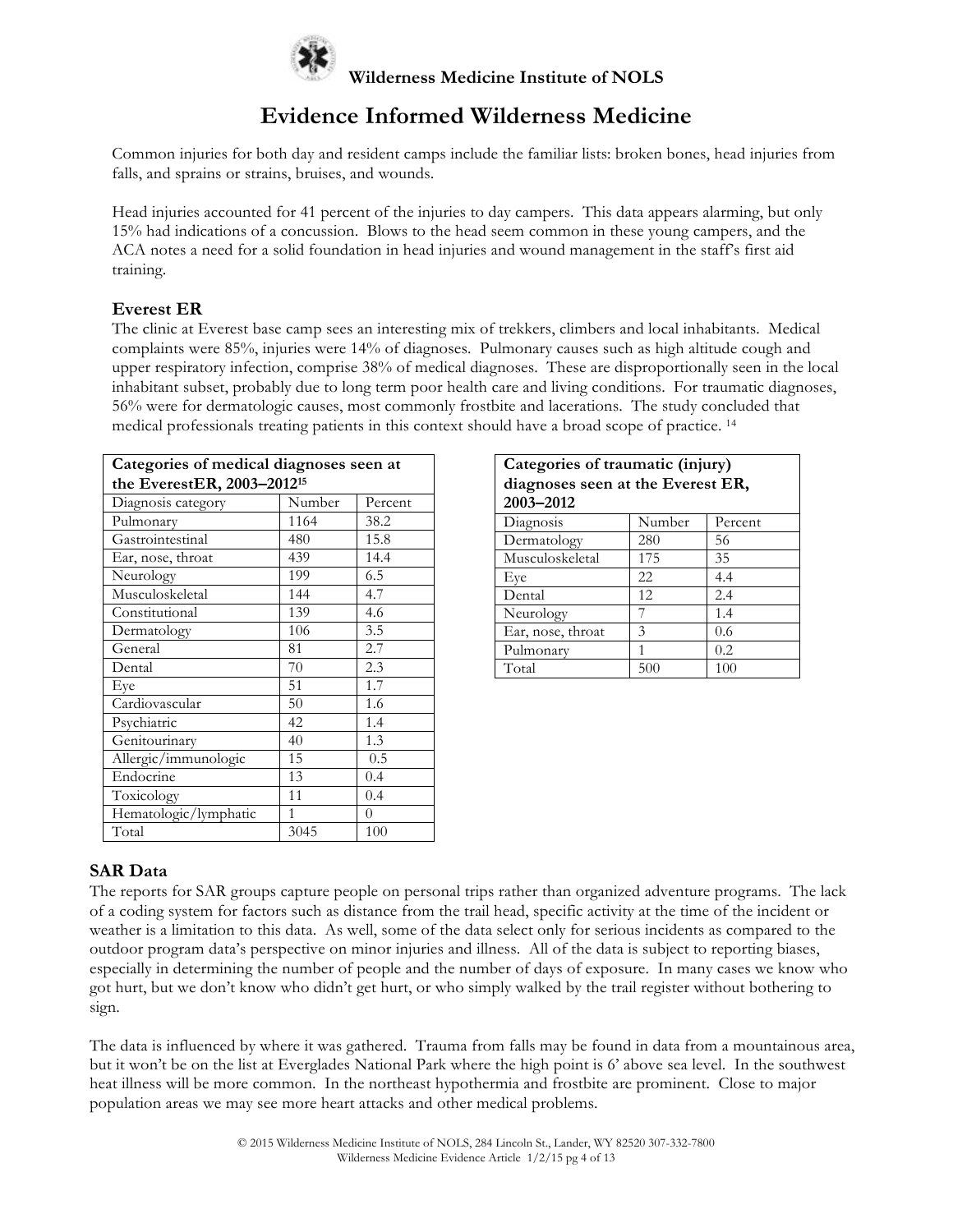

## **Evidence Informed Wilderness Medicine**

One frequently cited study, used to report that half of all wilderness deaths involve alcohol intoxication, is really a look at incidents in state parks and national forests surrounding a major metropolitan area, an account of the good old boys at the quarry, not a wilderness expedition. 16 <sup>17</sup>

We also need to learn what a person was doing when they became a statistic. Did they fall off a steep trail in the Grand Canyon or over the railing at a roadside vista while taking a picture? Was their heart attack from heart disease or precipitated by heat stress in the desert. Despite all these caveats, there are lessons to be gleaned from the available SAR data. 18,

A retrospective review of 467 New Hampshire Fish and Game Department wilderness search-and-rescue reports is worth a read. 24 These are people who were hiking, walking, climbing, cross-country skiing, backcountry downhill skiing, hunting, snowmobiling, all-terrain vehicle use, boating, canoeing, or fishing in the wilderness. 19

Illness is not a common cause of overall responses but hidden in the details is the data that 24% of the fatalities had cardiovascular causes. The mean age of these poor souls was 56.

| <b>SAR Responses in New</b> |        |  |
|-----------------------------|--------|--|
| Hampshire - Injury Profile  |        |  |
| Fractures                   | $33\%$ |  |
| Sprains 18%                 |        |  |
| Wounds -                    | 18%    |  |
| Hypothermia                 | $9\%$  |  |
| Frostbite                   | $3\%$  |  |
| Head injury                 | $3\%$  |  |
| Other                       | 13%    |  |

A set of data from Washington State focused on deaths to younger people (between 12 months and 20 years of age) recreating outdoors. 25 It's a stretch to call many of these incidents wilderness incidents, yet the profile is interesting. The most frequent injury leading to death was drowning (55%) followed by closed head injuries (26%). Although 4 (80%) of the 5 deaths among children younger than age 10 were by drowning, none in this age group intended on being in the water (2 children drowned after falls into water from boats, and 2 children drowned while playing or camping near water). Among the 21 non-scuba drowning cases, none of the victims was wearing a life preserver, and only 1 had a life preserver nearby at the time of death. None of the victims in this study was alone. Teenagers were usually with peers and younger children were with adults. <sup>20</sup>

### **National Parks**

A set of studies of emergency medical services in western national parks are perspectives of medical services in parks and echo themes from the adventure program data. In one study 70% of injuries were musculoskeletal or soft tissue, 35% involved the lower limbs (ankle and knee) and 27% the upper limbs (hand and wrist). Illness was spread through multiple categories ranging from cardiac, through diabetes and seizures to anaphylaxis and vaginal bleeding. No one category stood out except cardiac, which accounts for

| Recreational Wilderness Injuries, Mount Rainer |         |  |
|------------------------------------------------|---------|--|
| and Olympic National Parks <sup>21</sup>       |         |  |
| Sprains, strains and soft tissue injuries      | 28%     |  |
| Fractures or dislocations                      | 26%     |  |
| Lacerations                                    | 15%     |  |
| Closed head injuries                           | $5\%$   |  |
| Multiple traumas without closed head injury    | $5\%$   |  |
| Hypothermia or frostbite                       | $4\%$ , |  |
| Insect stings                                  | $3\%$ . |  |

a number of the fatalities. Here is a snap shot of a population with a different age profile than the adventure programs, people who have history of heart and lung disease, diabetes and other medical problems. It speaks to the relevance of the medical topics in wilderness medicine curriculum. 22,23, 24 <sup>25</sup> <sup>26</sup>

Schussman and Lutz reviewed 108 climbing accidents in Grand Teton National Park. As expected the mechanism of injury is primarily falling on rock or snow (60%). The dominant injury is a fracture, followed by soft tissue injury and athletic (strains and sprains) injury. Episodes of "massive trauma" were invariably fatal. 27,28

A paper from Yosemite National Park surveys climber injuries, both those who walked into the clinic and those who needed rescue. Here the majority of injuries are mild to moderate; fractured or sprained ankles, fractured tibias and multiple abrasions. A prominent cause of the fatalities in this study was head injury or multiple trauma from falls.<sup>29</sup>, 30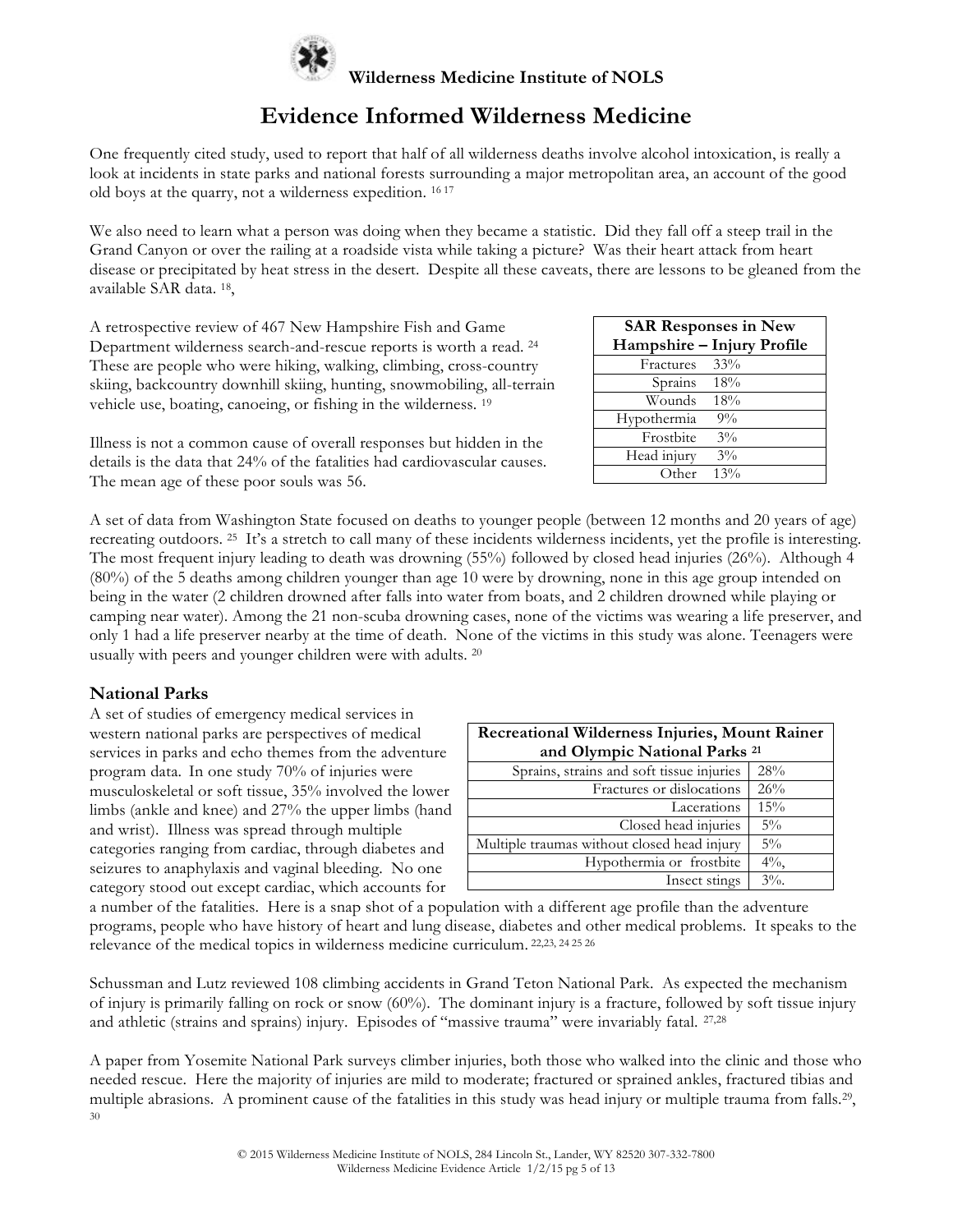

A study of canyoneers in Zion National Park described soft tissue injury and fractures as most common, but few of these required evacuation. Several of the respondents to this survey reported lower extremity sprains once every 3-4 years during their wilderness trips. 31

#### **Denali**

Denali National Park published a study of their SAR responses that has a look at the medical complaints they experience. 32

| Chief complaint of general medical |                |               |  |
|------------------------------------|----------------|---------------|--|
| SAR cases Denali 1990-2008         |                |               |  |
|                                    | Number         | $\frac{0}{0}$ |  |
| Fatigue                            | 13             | 28.3          |  |
| Abdominal paina                    | 10             | 21.7          |  |
| Cardiac/chest pain                 | 7              | 15.2          |  |
| Gastrointestinalb                  | 5              | 11.0          |  |
| Respiratory                        | 3              | 6.5           |  |
| Seizure                            | $\overline{2}$ | 4.3           |  |
| Eye pain                           | $\overline{2}$ | 4.3           |  |
| Leg pain                           | 1              | 2.2           |  |
| Sudden fatal                       | 1              | 2.2.          |  |
| collapse                           |                |               |  |
| Syncope                            | 1              | 2.2           |  |
| Blurred vision                     | 1              | 2.2           |  |
| Total                              | 46             | 100           |  |

#### **Incidences of cold and high altitude afflictions as primary reason for SAR**

| $\frac{0}{0}$<br>Number<br>40.3<br>Frostbite<br>41<br>29.4<br><b>HAPE</b><br>30<br><b>HACE</b><br>9.8<br>10<br><b>HACE &amp; HAPE</b><br>8.8<br>9<br>7.8<br>Hypothermia<br>8<br><b>AMS</b><br>3.9<br>102<br>100<br>Total |  |  |
|--------------------------------------------------------------------------------------------------------------------------------------------------------------------------------------------------------------------------|--|--|
|                                                                                                                                                                                                                          |  |  |
|                                                                                                                                                                                                                          |  |  |
|                                                                                                                                                                                                                          |  |  |
|                                                                                                                                                                                                                          |  |  |
|                                                                                                                                                                                                                          |  |  |
|                                                                                                                                                                                                                          |  |  |
|                                                                                                                                                                                                                          |  |  |
|                                                                                                                                                                                                                          |  |  |

A paper on the Yellowstone Park experience shows a familiar injury profile. 33

| <b>Injury Types Requiring Emergency Medical</b><br><b>System Activation</b> |        |               |
|-----------------------------------------------------------------------------|--------|---------------|
|                                                                             | Number | $\frac{0}{0}$ |
| Strain, sprain, soft tissue injury                                          | 105    | 34.3          |
| Fracture, dislocation                                                       | 27     | 8.8           |
| Laceration, abrasion, burn                                                  | 132    | 43.1          |
| Environmental injuries/exposure                                             | 18     | 5.9           |
| "Other miscellaneous trauma"                                                | 24     | 7.9           |
| Total                                                                       | 306    | 100.0         |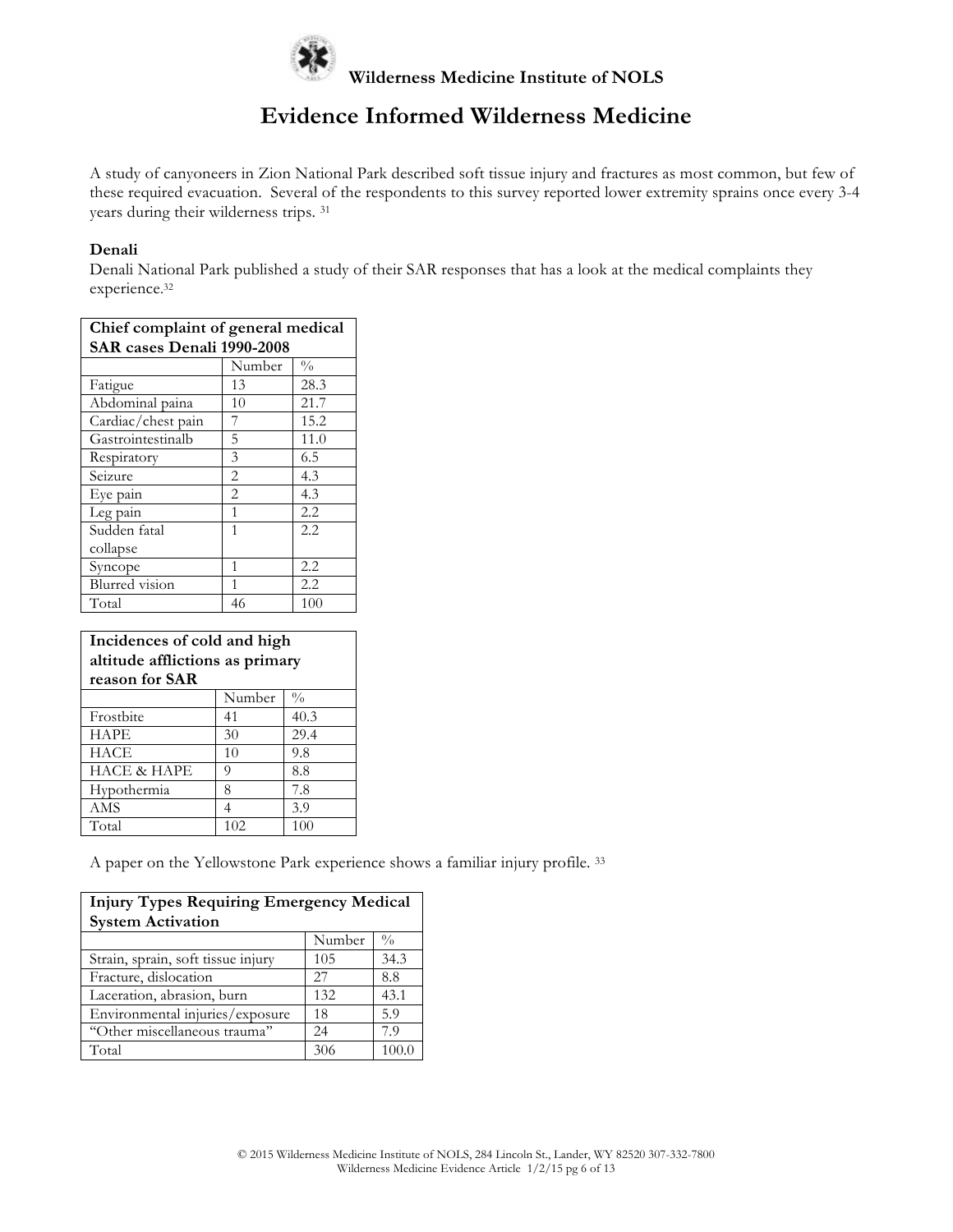

#### **Shenandoah National Park**

The pattern of illness and injury trauma seen in Shenandoah is consistent among several geographically different national parks in the United States. Among adult visitors, the most common medical complaint was chest pain, a complaint more prevalent at Shenandoah National Park compared to other parks. <sup>34</sup>

| Injury type | Number | $\frac{0}{0}$ |
|-------------|--------|---------------|
| Soft tissue | 10     | 34.5          |
| Laceration  | 8      | 27.6          |
| Sprain      | 3      | 10.3          |
| Dislocation | 0      | 0.0           |
| Fracture    | 3      | 10.3          |
| Burn        | 2      | 6.9           |
| Snakebite   | 2      | 6.9           |
| Loose teeth |        | 3.4           |

| <b>Anatomic location</b> | Number | $\frac{0}{0}$ |
|--------------------------|--------|---------------|
| Proximal lower extremity | 2      | 6.9           |
| Distal lower extremity   | 8      | 27.6          |
| Proximal upper           | 3      | 10.3          |
| extremity                |        |               |
| Distal upper extremity   | 6      | 20.7          |
| Back                     |        | 0.0           |
| Chest                    |        | 3.4           |
| Head/neck                |        | 31.0          |

| Medical illness by       | Number                  | $\frac{0}{0}$    |
|--------------------------|-------------------------|------------------|
| presenting               |                         |                  |
| complaint                |                         |                  |
| Chest pain               | 9                       | 15.8             |
| Dizzy                    | 7                       | 12.3             |
| Diarrhea                 | $\mathbf{1}$            | 10               |
| (Respiratory distress    | 5                       | 8.8              |
| insect sting/bite)       |                         |                  |
| Seizure                  | 5                       | 8.8              |
| Short of breath          | $\overline{4}$          | 7.0              |
| Palpitations             | 3                       | 5.3              |
| Nausea and/or vomiting   | $\overline{\mathbf{3}}$ | 5.3              |
| Rash (insect sting/bite) | $\overline{\mathbf{3}}$ | 5.3              |
| Syncope                  | $\overline{\mathbf{3}}$ | 5.3              |
| Asthma exacerbation      | $\overline{2}$          | 3.5              |
| Heat exhaustion          | $\overline{2}$          | 3.5              |
| Intoxication (alcohol)   | $\overline{c}$          | 3.5              |
| Medication side effect   | $\overline{2}$          | $\overline{3.5}$ |
| Respiratory distress(non | $\mathbf{1}$            | 1.8              |
| insect)                  |                         |                  |
| Dehydration              | $\overline{1}$          | 1.8              |
| Hyperhydrosis            | 1                       | 1.8              |
| Pain (no trauma)         | $\overline{1}$          | 1.8              |
| Pregnancy                | $\mathbf{1}$            | 1.8              |
| Weakness                 | $\overline{1}$          | 1.8              |
| Headache                 | $\theta$                | $\overline{0}$   |
| Rash (noninsect)         | $\theta$                | $\theta$         |
| Total                    | 57                      |                  |

### **Wild ALS**

Recommendations on which ALS practices are helpful in the wilderness context are based on limited experience, most of it in a classroom or training setting. The published evidence on this topic is limited. One retrospective review of SAR reports, this one from Canada, shows that of 272 cases, 56 required ALS (7 oral airways, 5 MAST pants, 2 CPR, 41 medication administrations, 1 urinary catherization). 35 <sup>36</sup>

A retrospective observational analysis of 114 SAR missions in the Mt Hood Region of Oregon gives us another profile of an injury pattern. 37

CPR, splinting, spine immobilization and oral airways are BLS skills. Looking at the specific ALS procedures of IV access and fluids, medications, intubation and urinary catherization I can only conclude that these are unusual, if not rare.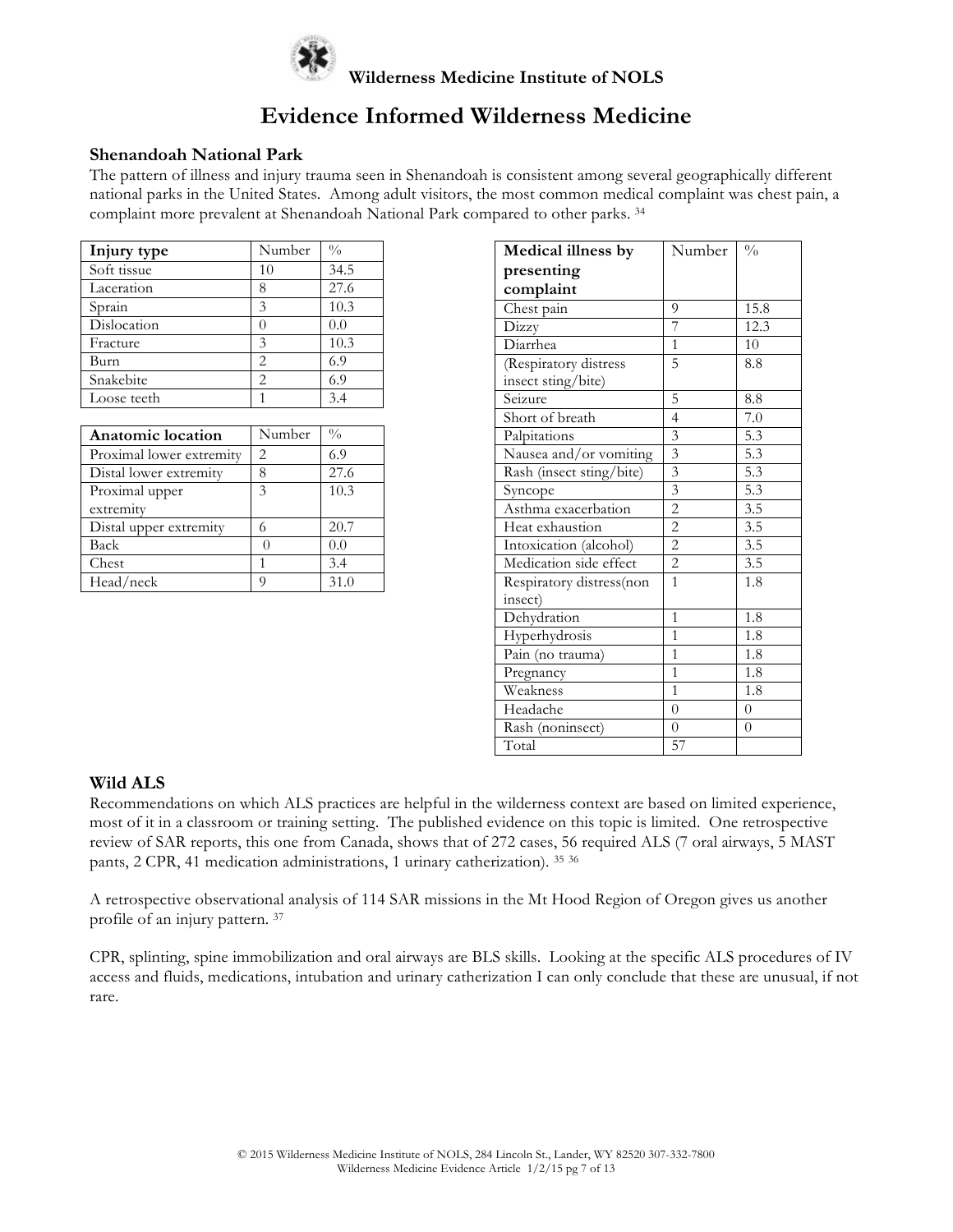

It's difficult to make much sense of these snapshots of ALS in the wild experience. Was the ALS performed by a ground SAR team or by a helicopter crew? Were these interventions medically necessary? How many were maintained for any length of time in the wilderness?

### **Adventure Racing**

There are several studies of adventure racing that give us an anticipated injury profile. The dominant injuries were soft tissue and athletic, the locations lower extremity (especially feet and ankles) and wrists. 38, 39

### **Hunters**

In a study of hunters in western Colorado 45% had injury, 31% illness and 24% "other problems" that prompted them to visit the ED. The most common illness, and the cause of all the fatalities was cardiac. Lacerations were the most common injury.<sup>40</sup> A study

| ALS Procedures on SAR missions from<br>89-94 in the Mt Hood Region |                |               |  |  |
|--------------------------------------------------------------------|----------------|---------------|--|--|
|                                                                    | #              | $\frac{0}{0}$ |  |  |
| <b>Intravenous Access</b>                                          | 52             | 23%           |  |  |
| Spine Immobilization                                               | 42             | 19%           |  |  |
| Splinting                                                          | 40             | 18%           |  |  |
| <b>IV</b> Fluid                                                    | 40             | 18%           |  |  |
| Morphine                                                           | 24             | 11%           |  |  |
| Inaspine (Anti N/V, tranquilizer)                                  | 13             | $6\%$         |  |  |
| Intubation                                                         | 8              | $4\%$         |  |  |
| Succinycholine                                                     | $\overline{4}$ | $2\%$         |  |  |
| CPR                                                                | $\overline{c}$ | $1\%$         |  |  |
| Mannitol                                                           | $\overline{2}$ | $1\%$         |  |  |
| Needle Thoracostomy                                                | 0              | $0\%$         |  |  |
|                                                                    | 227            | 100%          |  |  |

from Wisconsin has similar patterns, although the use of tree stands reflects more reported fractures, and falls as an important mechanism of injury. 41

### **Published Data On Specific Wilderness Medical Problems**

We can also look at published data on specific wilderness medicine problems. The possibility of anaphylaxis generates much angst among wilderness trip leaders, yet the incidence of anaphylaxis from any cause, let alone bees, is elusive. 42, 43, 44

Bears kill less than one person a year in the US, and alligators, cougars and bison share this statistic. <sup>45</sup> Lightning is the cause of an average of 88 fatalities a year (23 in 2013). 46 Snakes bite an average of 5000 people a year in the US. Very few of these snakebites are in the wilderness and very few of the victims die. Hypothermia and heat stroke kill several hundred people a year, primarily in urban areas. The most prominent killer is drowning, a common cause of death in the outdoors. The studies on



altitude illness show us that AMS is common, HAPE and HACE rare. AMS at ski areas in Colorado reportedly affects 22% of visitors, and among Nepal trekkers 45% suffer s/s of AMS. 47

#### **Whitewater Kayaking**

A review of studies of injuries in whitewater kayaking and rafting shows that acute injuries in kayaking are usually due to the transferred force of the water on the upper extremity, most often the shoulder, or impact on an object while "swimming." Acute rafting injuries are more often due to contact with another rafter's paddle or other equipment, or the rafter hitting an object while ''swimming.'' Chronic injuries are uncommon in rafting but account for 25% to 40% of all kayaking injuries, most often either shoulder or wrist complaints. This is consistent with the experience of any river guide, who knows the shoulder dislocation and wrist strain. 48, 49, 50

#### **Sea Kayaking**

The majority of respondents to surveys of health problems while sea kayaking said injury was uncommon and often not serious. Sprains, pulled muscles, cuts and abrasions were most often reported. <sup>51</sup>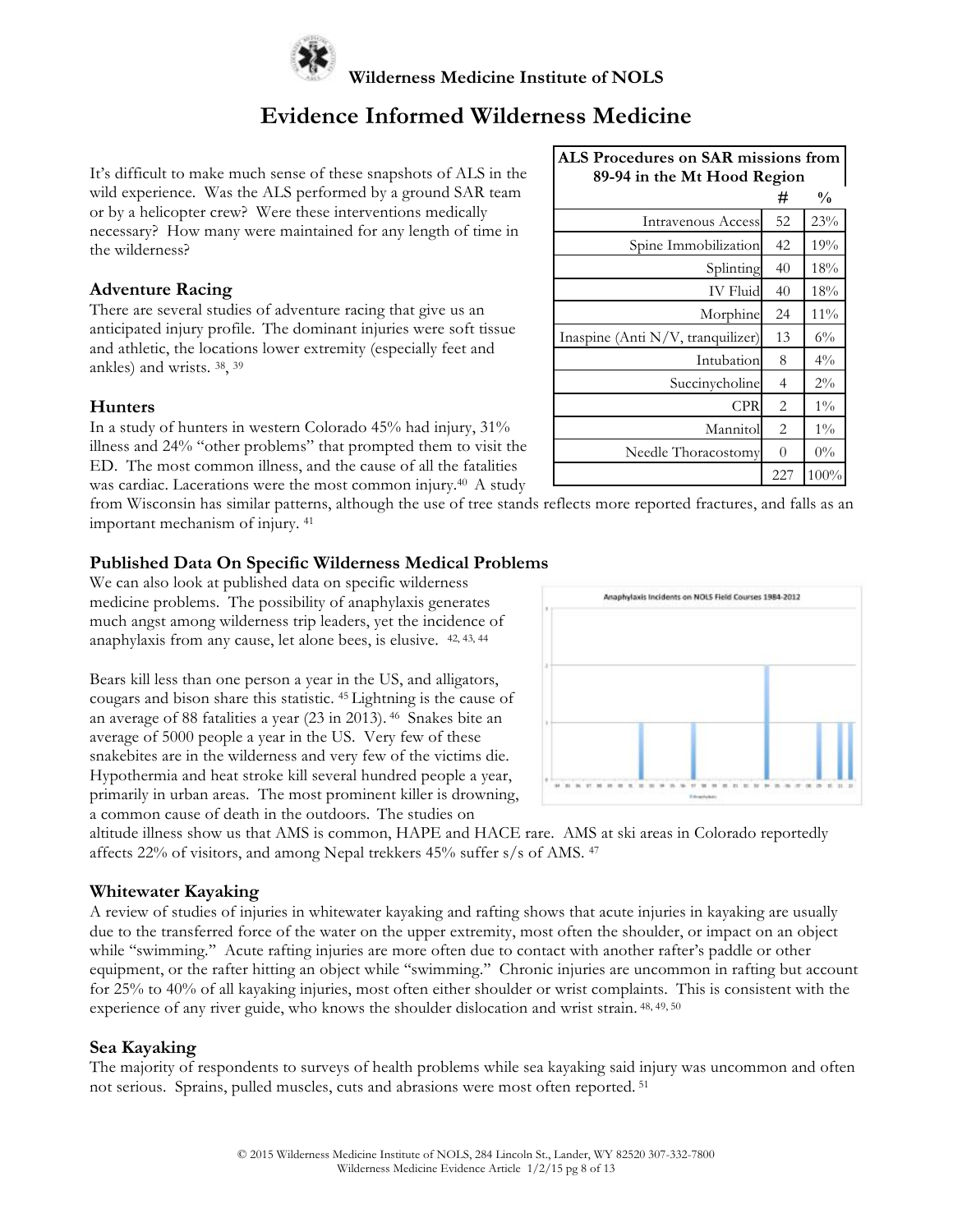

### **What does this mean to our curriculum?**

We use this evidence and our experience to inform our curriculum. The spectrum of injury and illness is broad, from the common to the rare, from uncomfortable to life threatening. Common are sprains and strains, small wounds, burns, blisters, and nausea, vomiting, diarrhea and flu-like illnesses. The well-prepared wilderness medicine provider is ready to manage these on a daily basis. Hopefully they will only practice for, and never experience, major trauma.

**Prevention** is essential as an educational theme. Nausea, vomiting, diarrhea and flu-like illnesses are likely related to hygiene, living close together, stress and fatigue. The Centers for Disease Control surveyed climbers on Denali in Alaska in response to reports of diarrhea. They found that 29% of climbers had diarrhea at least once on the mountain. Less than half of the climbers said they habitually washed their hands after defecating and 25% confessed to never washing their hands. A disgraceful 11% confessed to pooping directly into the snow near their camps, not in a crevasse or in a poop pail as suggested by the park service. 52 The authors recommended people on these popular routes be educated on communicable disease and hygiene, disinfect their water, wash hands after a bowel movement and certainly before meals. They noted the effectiveness of alcohol-based hand sanitizers. <sup>53</sup> <sup>54</sup>

At the same time, there is an ongoing discussion in wilderness medicine on the need to disinfect water. 55 ,56, 57 ,58, 59, 60, 61, 62 63 People venturing into the wilderness need accurate

information to make informed rational decisions on the need for water disinfection. <sup>64</sup>

The NOLS data clearly shows that the cause of most of the **burns** is spilled hot water. The cook pot is the primary source of contained energy that can cause a burn; be organized and careful around the kitchen.

**Wound infections**, a problem in the past at NOLS, have been declining since 1989.<sup>2,3,4</sup> We believe this is due to better awareness of the potential for wound infections and training in wound cleaning and management.

**Athletic injuries** (sprains, strains, tendonitis) are a constant challenge seen in multiple studies. Prevention needs to focus on pre-trip fitness, carefully planning course routes, emphasizing warming-up and stretching before hiking and strenuous activities, deliberately teaching students how to hike on rugged and uneven terrain and avoiding gargantuan packs. Management in the field is



limited to assessment for usability, the common evacuation decision point, ice, pain management and support.

**Fractures and dislocations** are uncommon. Splinting is a simple, practical skill that can provide great comfort to the patient. Several studies on location of common fractures confirm our focus on simple wrist and lower leg splinting. Anecdotal support that laypeople can reduce common dislocations, anterior shoulder and patella, with low risk of harm is abundant, evidence is sparse. Unpublished NOLS data shows that shoulder dislocations are reduced 85% of the time in the field and without complication.

37% of the illnesses and 49% of the injuries in the NOLS data were evacuated, only a very few were hospitalized. Wilderness evacuations are driven in part by the inability of an expedition to wait patiently while a patient recovers from an injury or illness, and they are driven by a concern that this problem, especially illness, is beyond the ability of the leader to evaluate. Leaders, often people with extensive outdoor but limited clinical experience, need to be prepared to make **decisions** on whether a patient needs to be evacuated for a physician's evaluation and if so, with what urgency.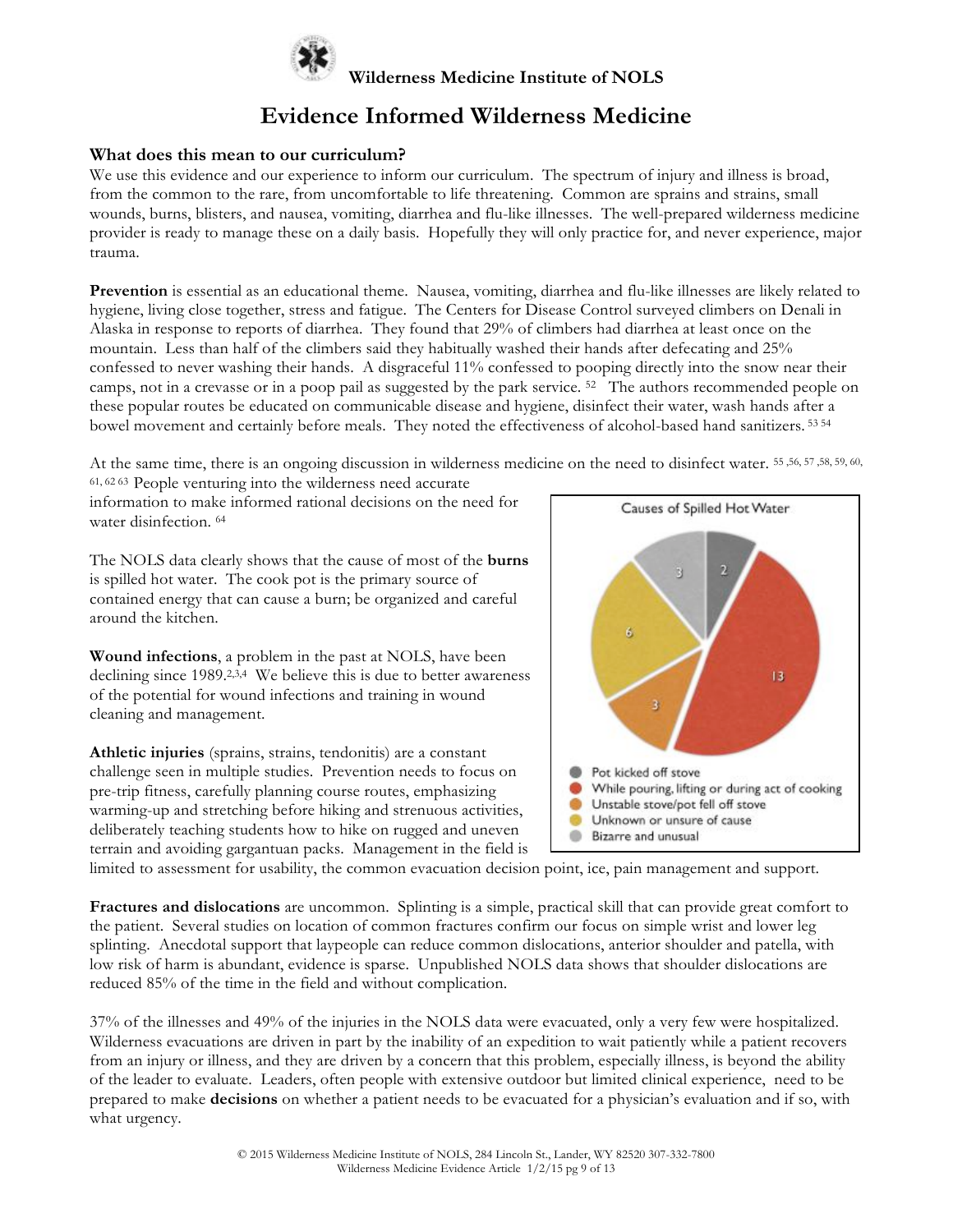

**Medical topics** are relevant to wilderness medicine curriculum. Illness with history will present while on an expedition, and illness without history will reveal itself for the first time. Even cardiac disease, far from the radar screen of the young healthy people in many outdoor programs, is seen in the data. <sup>65</sup> A wilderness medicine provider needs to be familiar with a range of medical problems (flu-like, respiratory, diabetes, cardiac, altered mental status, urinary tract infection, vaginitis, testicular pain) which can present in remote circumstances. However, what is practical is not diagnosis but rather prevention, initiation of reasonable and prudent field management and identification of red flag signs and symptoms necessitating evacuation for potentially life-threatening problems.

**Hypothermia, heat and altitude** illness are less frequently reported in the outdoor data sets, yet the environmental injury and illness curriculum must be addressed. We know they are a constant threat and we work hard at prevention.

**Head and spine** injury show up in all the data, albeit more in the SAR data. The NOLS data shows that a selective spine immobilization decision is made 3-4 times a year. This is an important assessment skill for people in remote environments and the experience suggests it's done conservatively and cautiously. As well, remembering the data from the ACA, the prepared leader needs to know what to do when someone hits their head. If you talk to outdoor leaders you find this decision, along with evaluating abdominal pain, are the most vexing for the lay provider,

#### **Does it help?**

The literature lacks longitudinal studies evaluating the effect of training on the medical care on wilderness trips. However the NOLS database shows clear trends of a reduced evacuation rate and reduced incidence of athletic injury, wound infection and hygiene related illness. We learned what is common and we've educated staff on their prevention and management.



The rate of athletic injury and flu-like illness on NOLS courses 1984-2012

Does wilderness medicine education make a difference? Absolutely. Those of us who were in the field in the early days of modern outdoor education remember the inconsistent and sometimes inappropriate care we practiced, and have the perception that our standard of care has risen. Our medical training has better focus on what is relevant and practical and has discarded much that was interesting and exciting, but irrelevant and impractical.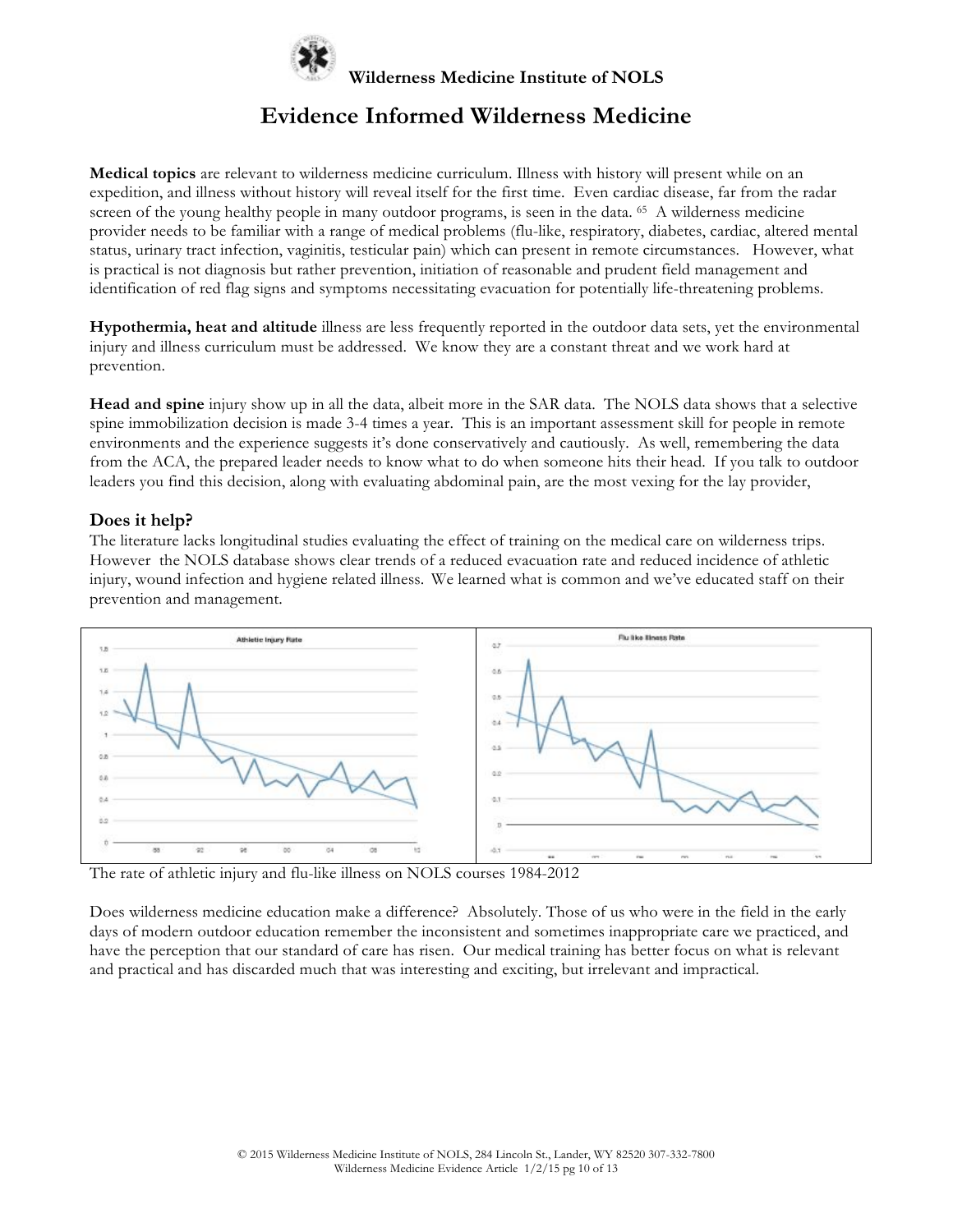

### **Evidence Informed Wilderness Medicine**

#### **References**

 $\overline{a}$ 

- <sup>1</sup> Gentile DA, Morris JA, Schimelpfenig T Auerbach PS: Wilderness Injuries and Illness. Ann Emerg Med July 1992;21:853-861
- <sup>2</sup> Leemon D, Schimelpfenig T: Wilderness Injury, Illness and Evacuation: NOLS Incident Profiles 1999-2002 Wilderness and Environmental Medicine, 14, 174 182 (2003)
- <sup>3</sup> McIntosh SE, Leemon D, Schimelpfenig T, Visitacion J, ; Fosnocht, D: Medical Incidents and Evacuations on Wilderness Expeditions. *Wilderness and Environmental Medicine,* 18, 298 304 (2007).
- <sup>4</sup> Elliott T, Elliott P, Bixby M. Risk Factors Associated With Camp Accidents. Wilderness and Environmental Medicine, 14, 2 8 (2003)
- <sup>5</sup> Paton, B.C. Health, safety and risk in Outward Bound. J Wilderness Medicine, 1992;3,128-44
- <sup>6</sup> Twombly S, Schussman L. Gender differences in injury and illness on wilderness backpacking trips. Wilderness and Environmental Medicine, 4, 363-376 (1995).
- <sup>7</sup> Leemon D , Merrill K. Adventure Program Risk Management Report: Volume III Data and Narratives from 1998- 2000. Wilderness Risk Managers Committee 2002
- <sup>8</sup> Welch TP. Data-based selection of medical supplies for wilderness medicine. Wilderness Environ Med. 1997;8: 148– 151.
- <sup>9</sup> Basnyat B, Litch J. Medical problems of porters and trekkers in the Nepal Himalaya. Wilderness and Environmental Medicine, 8, 78-81 (1997)
- <sup>10</sup> Anderson S, Johnson C. Expedition Health and Safety: a risk assessment. J R Soc Med 2000; 93:557-562.
- <sup>11</sup> Crouse, B.J, Josephs D. Health Care Needs of Appalachian Trail Hikers. The Journal of Family practice Vol 35, No.5, 1993.
- <sup>12</sup> Gardner T, Hill D. Illness and Injury Among Long-Distance Hikers on the Long Trail, Vermont Wilderness and Environmental Medicine, 13, 131 134 (2002)
- <sup>13</sup> Healthy Camp Survey. American Camp Association. Accessed March 2007 at www.ACAcamps.org/research.
- <sup>14</sup> Mária Némethy, M, Pressman A, Freer L, McIntosh S. Mt Everest Base Camp Medical Clinic "Everest ER": Epidemiology of Medical Events During the First 10 Years of Operation Wilderness & Environmental Medicine, ], ]]]–]]] (2014)
- <sup>15</sup> Boulware DR, Forgey WW, Martin WJ. Medical risks of wilderness hiking. Am J Med. 2003;114:288–293
- 16 Goodman T, Iserson K, Strich H. Wilderness mortalities: a 13-year experience. Ann Emerg Med. 2001;37:279–283.<br>17 Hearns S. The Scottish mountain rescue casualty study. Emerg Med. I. 20:281-284 (2003).
- <sup>17</sup> Hearns S. The Scottish mountain rescue casualty study. Emerg. Med. J. 20:281–284. (2003).<br><sup>18</sup> McI ennan L. Ungersma L. Mountaineering accidents in the Sierra Nevada. Am. L. Sports Mee
- <sup>18</sup> McLennan J, Ungersma J. Mountaineering accidents in the Sierra Nevada. Am. J. Sports Med. 11:160–163 (1983).
- <sup>19</sup> Ela GK. Epidemiology of wilderness search and rescue in New Hampshire, 1999 –2001. Wilderness Environ Med. 2004;15:11–17.
- <sup>20</sup> Newman LM, Diekema DS, Shubkin CD, Klein EJ, Quan L. Pediatric wilderness recreational deaths in western Washington State. Ann Emerg Med. 1998;32:687–692.
- <sup>21</sup> Stephens B, Diekema D, Klein E. Recreational Injuries in Washington State National Parks Wilderness and Environmental Medicine: Vol. 16, No. 4, pp. 192–197.
- <sup>22</sup> Ferris BG. Hazards to health. Mountain-climbing accidents in the United States. N Engl J Med. 1963;268:430 431<br><sup>23</sup> Heavie T, Amundson M, Dead Men Walking: Search and Rescue in US National Parks Wilderness and Envir
- <sup>23</sup> Heggie T, Amundson M. Dead Men Walking: Search and Rescue in US National Parks Wilderness and Environmental Medicine, 20, 244–249 (2009)<br>
<sup>24</sup> Johnson J, Maertins M. Wilderness emergency medical services: the experiences at Sequoia and Kings Canyon National
- Parks. Am J Emerg Med. 1991;9:211-216.
- <sup>25</sup> Montalvo R, Wingard D, Bracker M, Davidson T. Morbidity and mortality in the wilderness. West J Med. 1998;168:248–254.
- <sup>26</sup> Stephens B, Diekema D, Klein E. Recreational Injuries in Washington State National Parks Wilderness and Environmental Medicine: Vol. 16, No. 4, pp. 192–197.
- <sup>27</sup> Schussman L, Luts I. Mountaineering and rock climbing accidents. Physician Sportsmed. 1982;20:52–6
- <sup>28</sup> Schussman L, Luts I, Shaw R. The epidemiology of mountaineering and rock climbing accidents. J Wilderness Med1990;1:235-248
- <sup>29</sup> Eric K. Hung, MD; David A. Townes, MD, MPH Search and Rescue in Yosemite National Park: A 10-Year Review Wilderness and Environmental Medicine, 18, 111 116 (2007)
- <sup>30</sup> Bowie, W. Rock Climbing Injuries in Yosemite National Park. The Western Journal of Medicine, August 1988, Vol. 149, pp. 172-177.
- <sup>31</sup> Stephanides S, Taher V. Injury patterns and first aid training among canyoneers. Wilderness Environ. Med. 2007; 18:16-19.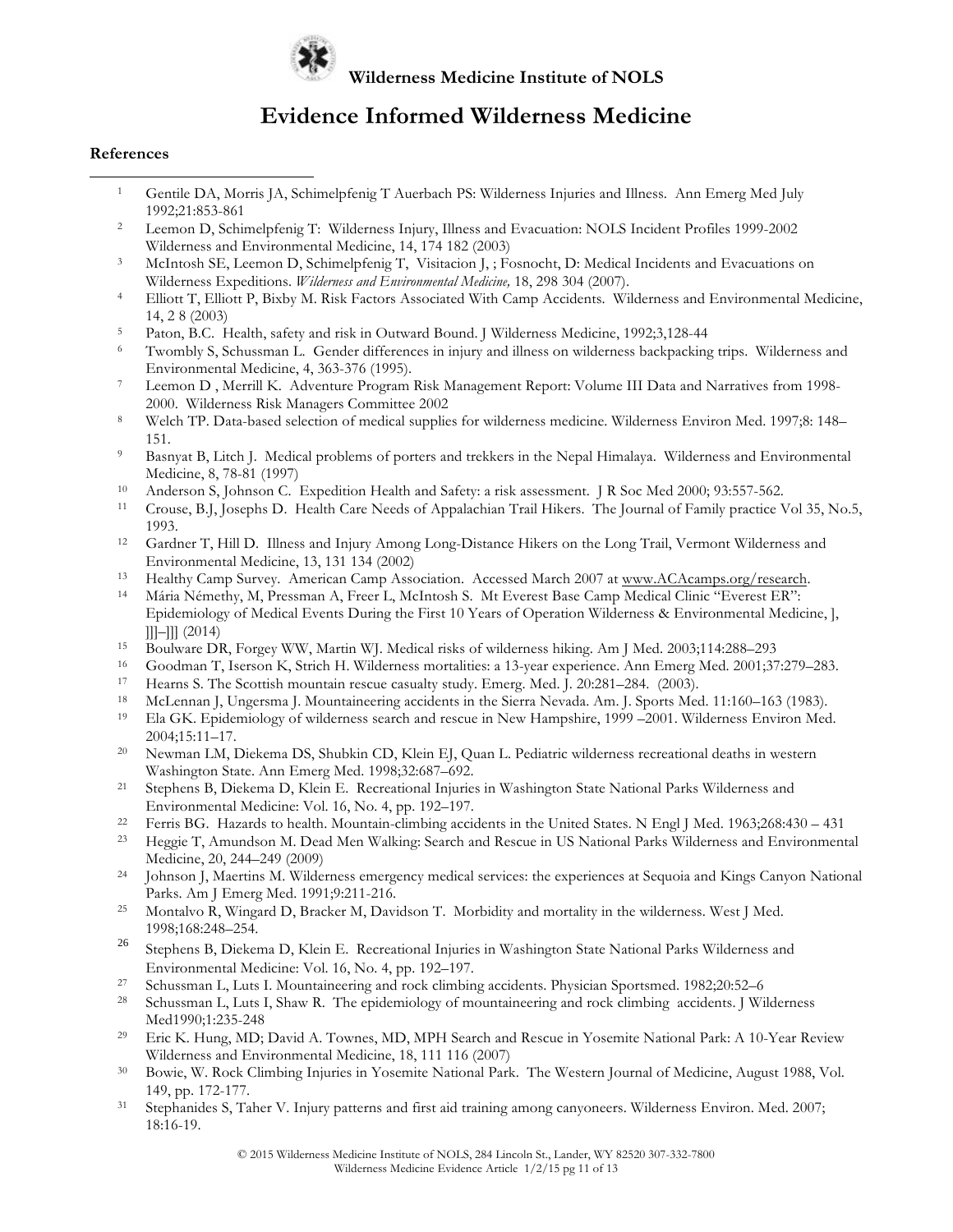

### **Evidence Informed Wilderness Medicine**

- <sup>32</sup> McIntosh S, Brillhart A, Dow J, Grissom C. Search and Rescue Activity on Denali, 1990 to 2008 Wilderness & Environmental Medicine, 21, 103–108 (2010)
- <sup>33</sup> Johnson R, MD, Huettl B, Kocsis V, Chan S, Kordick M. Injuries Sustained at Yellowstone National Park. Wilderness and Environmental Medicine, 18, 186 189 (2007)
- <sup>34</sup> Forrester J, Holstege C. Injury and Illness Encountered in Shenandoah National Park Wilderness and Environmental
- Medicine, 20, 318–326 (2009)<br>35 Popplow JR. A review of Canadian Forces search and rescue Technician medical training and operations 1990-1993. Aviat Space Environ med. 1996;67:486-490.
- <sup>36</sup> Kaufmann M, Moser B, Lederer W. Changes in injury patterns and severity in a helicopter air-rescue system over a 6 year period. Wilderness Environ Med. 2006; 17:8-14
- <sup>37</sup> Schmidt TA, Federiuk CS, Zechnich A, Forsythe M, Christie M, Andrews C. Advanced life support in the wilderness: 5-year experience of the Reach and Treat team. Wilderness Environ Med. 1996;7:208–215
- <sup>38</sup> Burdick TE, Brozen R. Wilderness event medicine. Wilderness Environ Med. 2003;14:236–239<br><sup>39</sup> Melayoblin K. Townes D. Wedmore J. Billingelay B. Listeen G. Jyggon J. Petterns of injury and
- <sup>39</sup> Mclaughlin K, Townes D, Wedmore I, Billingsley R, Listrom C, Iverson L. Patterns of injury and illness during expedition–length adventure races. Wilderness Environ. Med. 2006; 17:158-161.
- <sup>40</sup> Reishus A. Injuries and illness of big game hunters in western Colorado: a 9 year analysis. Wilderness Environ. Med. 2007; 18:20-25.
- <sup>41</sup> Stueland D, Carpenter S, Cleveland D. Summary of hunting injuries in central Wisconsin: a 4-year experience at a rural referral center. Wilderness Environ. Med. 1995; 6:196-202.
- <sup>42</sup> Fatal anaphylaxis in the United States, 1999-2010: Temporal patterns and demographic associations. Journal of Allergy and Clinical Immunology, Vol 134 (6) December 2014
- <sup>43</sup> Reisman R. Stinging Insect Allergy. Med Clinic North Am 76:883, 1992
- <sup>44</sup> J Allergy Clin Immunol. Aug 1999

<u>.</u>

- <sup>45</sup> Bear inflicted human injury and fatality, Wilderness and Environ med. 10:75, 1999
- <sup>46</sup> Cooper M. Emergent Care Of Lightning And Electrical Injuries. Seminars In Neurology, Volume 15, Number 3, September 1995
- <sup>47</sup> Hackett PH, Roach RC. High-Altitude Medicine. In: Auerbach PA, ed. Wilderness Medicine. St. Louis: Mosby, 2000:1- 37.
- <sup>48</sup> Fiore D. Injuries Associated With Whitewater Rafting and Kayaking Wilderness and Environmental Medicine, 14, 255 260 (2003)
- <sup>49</sup> Flores, A, Haileyesus, T, Greenspan, A. National Estimates of Outdoor Recreational Injuries Treated in Emergency Departments, United States, 2004–2005 *Wilderness and Environmental Medicine,* 19, 91 98 (2008)
- <sup>50</sup> Fiore DC, Houston JD. Injuries in white-water kayaking. *Br J Sports Med.* 2001;35:235–241.
- <sup>51</sup> Bailey I. An Analysis of Sea Kayaking Incidents in New Zealand 1992–2005 Wilderness & Environmental Medicine, 21, 208–218 (2010)
- <sup>52</sup> McLaughlin J, Gessner B, Bailey AM. Gastroenteritis Outbreak Among Mountaineers Climbing the West Buttress Route of Denali—Denali National Park, Alaska, June 2002. Wilderness and Environmental Medicine (Vol 16, p 92-96 (2005))
- <sup>53</sup> Jones E, Gaither M, Kramer T, Gerba C. An Analysis of Water Quality in the Colorado River, 2003–04; An Investigation Into Recurring Outbreaks of Norovirus Among Rafters. Wilderness and Environmental Medicine, 20, 6 13 (2009)
- <sup>54</sup> Boulware DR. Influence of hygiene on gastrointestinal illness among wilderness backpackers. J Travel Med. 2004; 11:27–33.
- <sup>55</sup> Derlet RW, Carlson JR. An analysis of wilderness water in Kings Canyon, Sequoia, and Yosemite National Parks for coliform and pathologic bacteria. Wilderness Environ Med. 2004;15:238–244.
- <sup>56</sup> Derlet RW, Carlson JR, Noponen M. Coliform and pathologic bacteria in Sierra Nevada National Forest wilderness area lakes and streams. Wilderness Environ Med. 2004;15:245–249
- <sup>57</sup> Ursem C, Evans C, A Kemal, Richards J, Derlet R. High Altitude Medicine & Biology Surface Water Quality along the Central John Muir Trail in the Sierra Nevada Mountains: Coliforms and Algae Volume 10, Number 4, 2009
- <sup>58</sup> Welch T. Hey, the water's fine. Adirondack Explorer May/June 2009
- <sup>59</sup> Derlet R, Ger A, Richards J, Carlson J. Risk Factors for Coliform Bacteria in Backcountry Lakes and Streams in the Sierra Nevada Mountains: A 5-Year Study. Wilderness and Environmental Medicine, 19, 82 90 (2008)
- <sup>60</sup> Derlet R, Carlson J. Coliform Bacteria in Sierra Nevada Wilderness Lakes and Streams: What Is the Impact of Backpackers, Pack Animals, and Cattle? Wilderness and Environmental Medicine: Vol. 6, pp. 162-166. 1995.